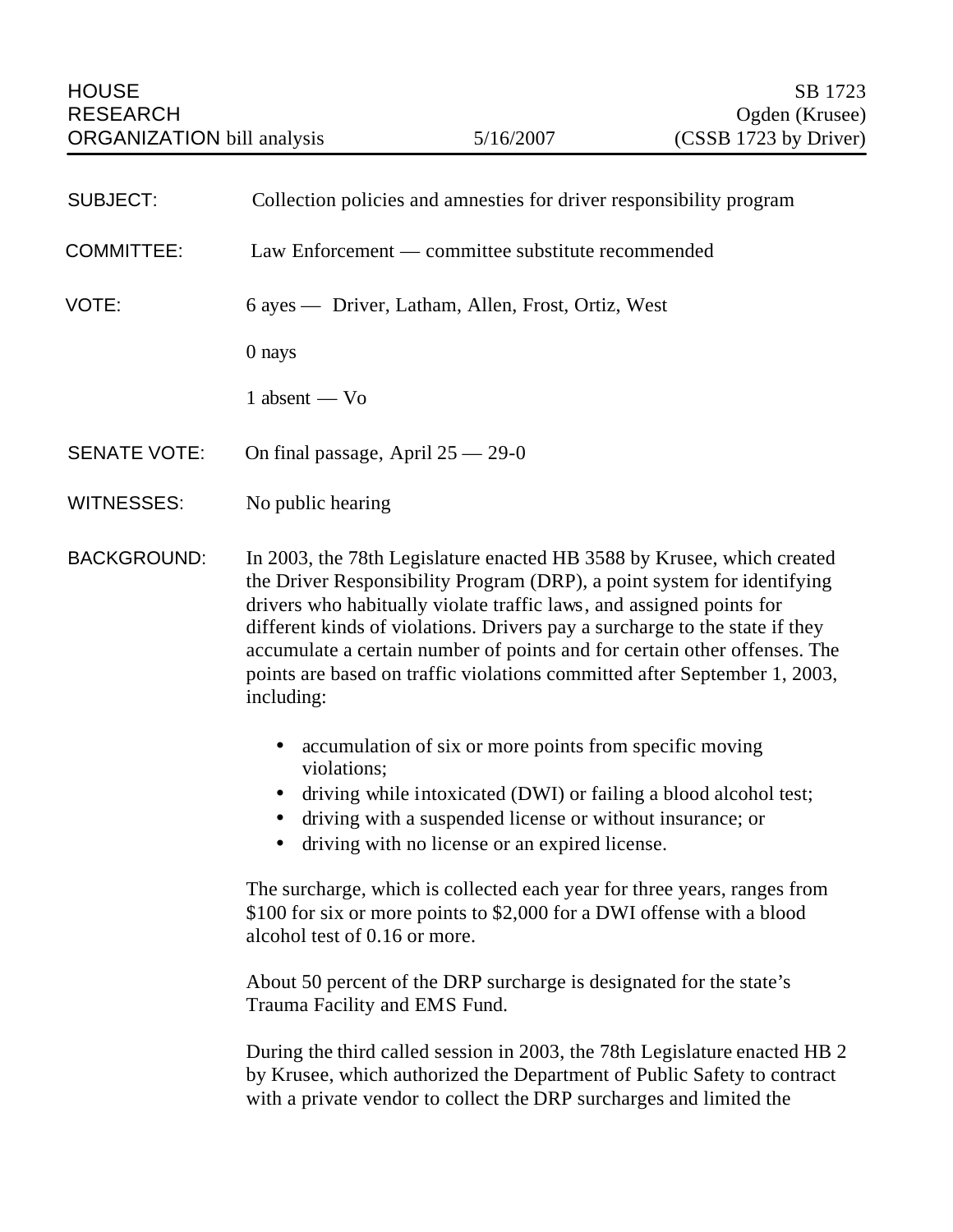## SB 1723 House Research Organization page 2

|                           | compensation to 30 percent of the charges. The first contract was awarded<br>on August 26, 2004, and runs through September 28, 2008.<br>During the 2005 regular session, the 79th Legislature enacted HB 2470 by<br>Delisi, which further amended Transportation Code, ch. 708 to extend the<br>program past the original sunset date of September 1, 2007, and to<br>authorize a 36-month installment plan to pay the DRP surcharge.                                                                                                                                                                                                                                      |
|---------------------------|-----------------------------------------------------------------------------------------------------------------------------------------------------------------------------------------------------------------------------------------------------------------------------------------------------------------------------------------------------------------------------------------------------------------------------------------------------------------------------------------------------------------------------------------------------------------------------------------------------------------------------------------------------------------------------|
|                           | In the January 2007 Texas State Government Effectiveness and Efficiency<br>report, the Legislative Budget Board noted that 1.5 million notices billing<br>\$478.7 million in DRP surcharges had been sent between September 2004<br>and August 2006. During the same period, the revenue collected was<br>\$143.8 million. The overall collection rate was 27.8 percent, but the<br>collection rate ranged from 51.2 percent of those with six or more points<br>to 18.8 percent of those driving without a license. The report also noted<br>that 54.9 percent of cases resulted in suspensions of driver's licenses<br>rather than payment.                               |
| DIGEST:                   | CSSB 1723 would amend the Transportation Code, adding sec. 708.157 to<br>authorize the Department of Public Safety to adopt rules for a periodic<br>amnesty program for those liable for DRP surcharges. The amnesty<br>program could include incentives, including a reduction of the surcharge<br>or a decrease in the length of the installment plan.                                                                                                                                                                                                                                                                                                                    |
|                           | The bill would allow for the reestablishment of an installment plan by a<br>driver who had agreed to pay but had failed to make installment payments.<br>The change also would apply to DRP contracts made by the private vendor<br>collecting the surcharges.                                                                                                                                                                                                                                                                                                                                                                                                              |
|                           | The bill would not affect the ability of the existing contractor to bid on<br>additional contracts that would be offered when the legislation took effect<br>on September 1, 2007.                                                                                                                                                                                                                                                                                                                                                                                                                                                                                          |
| <b>SUPPORTERS</b><br>SAY: | CSSB 1723 would help implement some of the Texas State Government<br>Effectiveness and Efficiency recommendations to boost the disappointing<br>collection rate of DRP surcharges. The bill would provide incentives for<br>drivers to comply with the program through new installation plans and<br>periodic amnesties. The current "only sanctions" approach obviously is<br>not working. Besides, the only true penalty is suspension of a driver'<br>license, and the category with the worst compliance rate of 18.8 percent<br>includes those cited for not having a driver's license in the first place.<br>Suspending a nonexistent driver's license is no penalty. |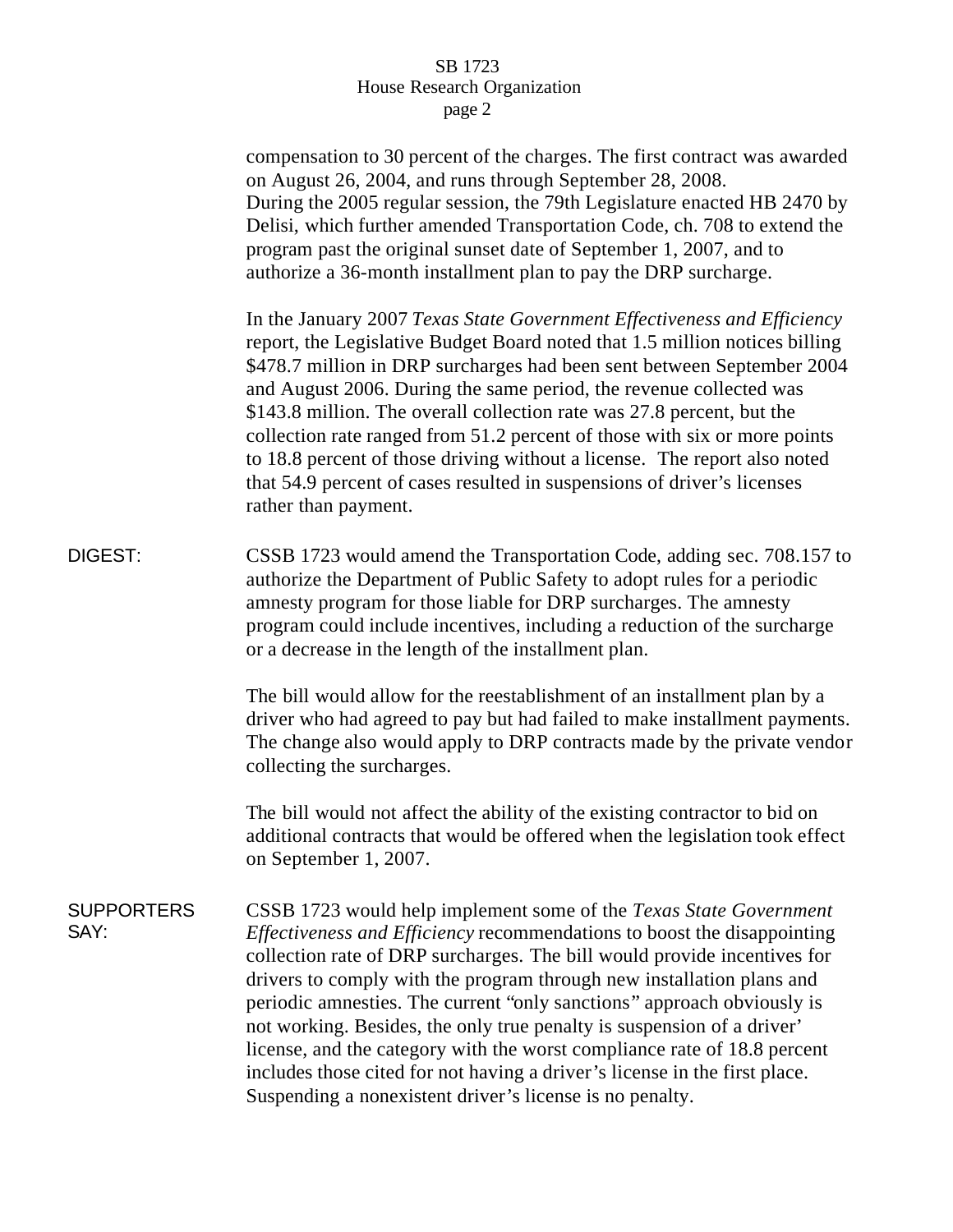## SB 1723 House Research Organization page 3

The bill would provide flexibility to help low-income offenders meet their obligations. According to the *Texas State Government Effectiveness and Efficiency* report, a large majority of those with no insurance or with driver's license violations tend to live in ZIP codes with low- and medianincome households. Those with points or DWI violations are distributed in low-income ZIP codes at the same frequency as the population as a whole. Requiring that a balance become immediately due and payable upon failure to make a payment has a negative effect on collections. Sometimes an unforeseen financial problem may cause a low-income driver to miss a payment and become non-compliant. Even credit cards have the option of increasing the finance charge or extending leniency in such cases. The state should have the same ability with the DRP payment so that lowincome drivers could comply with the law.

Periodic amnesties stimulate collection of past due charges. In 2003, New Jersey offered a 60-day amnesty for all surcharge violators other than those with DWI convictions. The state collected 74,139 payments for \$17.5 million in revenue on amnesty-eligible accounts. Similarly, the comptroller is offering the Fresh Start Program for Texas taxpayers between June 15 to August 15. There will be a waiver of penalties and interest for those who have not filed or who have delinquent accounts. CSSB 1723 would extend this kind of program to the DRP.

DRP is a relatively new and continually evolving program in Texas, compared with New Jersey, which has had a point system surcharge in place since 1983. Future legislatures could evaluate any changes that would be implemented by CSSB 1723 and could consider additional incentives and sanctions, including such programs as additional liens on delinquent drivers.

**OPPONENTS** SAY: CSSB 1723 would consist of all carrots and no sticks. The bill should adopt the additional *Texas State Government Effectiveness and Efficiency*  recommendations to amend the Transportation Code to provide for additional sanctions, including liens on personal property or on lottery winnings or other state payments. The low collection rate reflects more of a lack of state effort than the financial inability of drivers with surcharges.

> Amnesties only reward those who ignore the law and would encourage violators to wait for future waivers of penalties before making payments properly due the state.